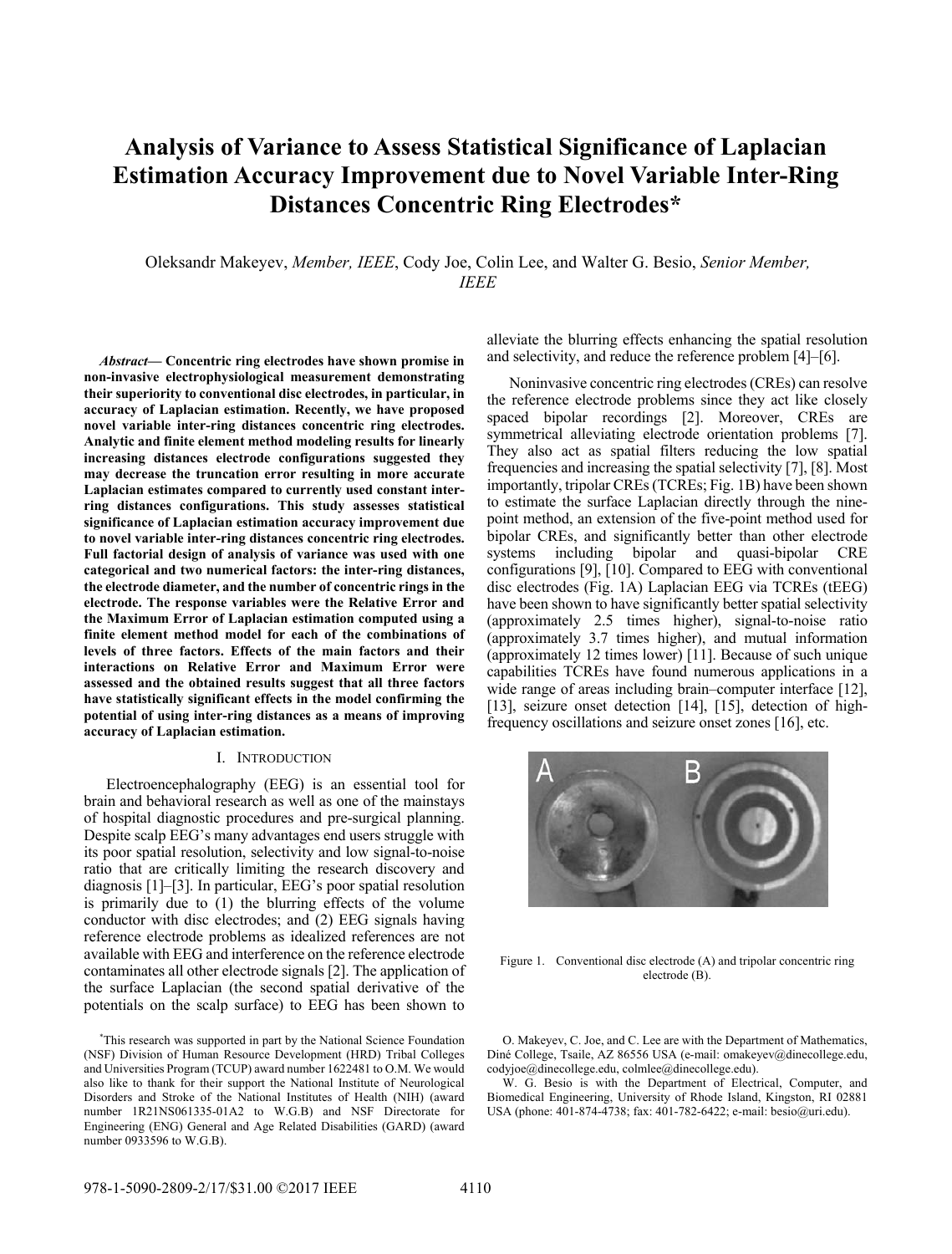In [17] we have shown that accuracy of Laplacian estimation can be improved with multipolar CREs. General approach to estimation of the Laplacian for an  $(n + 1)$ -polar electrode with *n* rings using the  $(4n + 1)$ -point method for  $n \ge$ 2 has been proposed. This approach allows cancellation of all the Taylor series truncation terms up to the order of 2*n* which has been shown to be the highest order achievable for a CRE with *n* rings [17]. The multipolar approach was validated using finite element method (FEM) modeling. Multipolar CRE configurations with *n* ranging from 1 ring (bipolar configuration) to 6 rings (septapolar configuration) were compared and obtained results suggested statistical significance of the increase in Laplacian accuracy caused by increase in the number of rings *n* [17].

Most recently, in [18] the next fundamental step toward further improving the Laplacian estimation accuracy was taken by proposing novel variable inter-ring distances CREs. Laplacian estimates for linearly increasing and linearly decreasing inter-ring distances TCRE (*n* = 2) and quadripolar CRE (QCRE;  $n = 3$ ) configurations were derived using a modified (4*n* + 1)-point method from [17] and directly compared to their constant inter-ring distances counterparts using Laplacian estimation errors obtained via FEM modeling. The obtained results suggested that increasing inter-ring distances CRE configurations may offer more accurate Laplacian estimates compared to respective constant inter-ring distances CRE configurations.

While in [17] the analysis of variance (ANOVA) has been performed for multipolar CREs to confirm the statistical significance of obtained FEM results, no such analysis has been performed in [18] for variable inter-ring distances CREs. Instead, a connection was established between the analytic truncation term coefficient ratios from the Taylor series used in  $(4n + 1)$ -point method and respective ratios of Laplacian estimation errors computed using the FEM model [18]. The purpose of this study is to address this limitation of [18] using full factorial ANOVA to assess statistical significance of Laplacian estimation accuracy improvement due to novel variable inter-ring distances concentric ring electrodes.

#### II. METHODS

### *A. Preliminaries and Notations*

In [17] general  $(4n + 1)$ -point method for constant interring distances  $(n + 1)$ -polar CRE with *n* rings was proposed. It was derived using a regular plane square grid with all interpoint distances equal to *r* (Fig. 2). Based on the general method surface Laplacian estimates were derived for the constant inter-ring distances [17] as well as, after the  $(4n + 1)$ -point method modification, for novel variable (linearly increasing and decreasing) inter-ring distances (Fig. 2) [18].

In order to directly compare those surface Laplacian estimates for the previously proposed constant inter-ring distances TCRE and QCRE configurations to their counterparts with variable inter-ring distances a FEM model [17], [18] was used with an evenly spaced square mesh size of 600 x 600 located in the first quadrant of the *X*-*Y* plane above a unit charge dipole projected to the center of the mesh and oriented towards the positive direction of the *Z* axis as shown in Fig. 3. In particular, comparisons to the linearly increasing and linearly decreasing variable inter-ring distances TCRE and  $---$  Inner ring of increasing inter-ring distances TCRE

Inner ring of decreasing inter-ring distances TCRE

Outer ring of both increasing and decreasing inter-ring distances TCREs



Figure 2. Linearly increasing and linearly decreasing inter-ring distances TCREs.

QCRE configurations respectively were drawn. All the FEM modeling was performed using Matlab (Mathworks, Natick, MA).

At each point of the mesh, the electric potential was generated by a unity dipole at depth equal to 5 cm. For this FEM model it was assumed that the medium was homogeneous and the conductivity of the medium was equal to 7.14 mS/cm to emulate biological tissue [19]. The analytical Laplacian was then calculated at each point of the mesh, by taking the second derivative of the electric potential. Laplacian estimates for six CRE configurations were computed at each point of the mesh where appropriate boundary conditions could be applied for different CRE diameters. These six Laplacian estimates including three for TCREs (decreasing, constant, and increasing inter-ring distances respectively) and three for QCREs were then compared with the calculated analytical Laplacian for each point of the mesh where corresponding Laplacian estimates were computed using Relative Error and Maximum Error measures [17], [18]:

Relative Error' = 
$$
\sqrt{\frac{\sum (\Delta v - \Delta' v)^2}{\sum (\Delta v)^2}}
$$
 (1)

$$
Maximum Errori = max | \Delta v - \Deltai v |
$$
 (2)

where *i* represents the six Laplacian estimation methods used to approximate the Laplacian potential ∆*<sup>i</sup> v* and ∆*v* represents the analytical Laplacian potential.

Resulting Relative and Maximum Errors computed using (1) and (2) respectively are presented on a semi-log scale in Fig. 4 for CRE diameters ranging from 0.5 cm to 5 cm.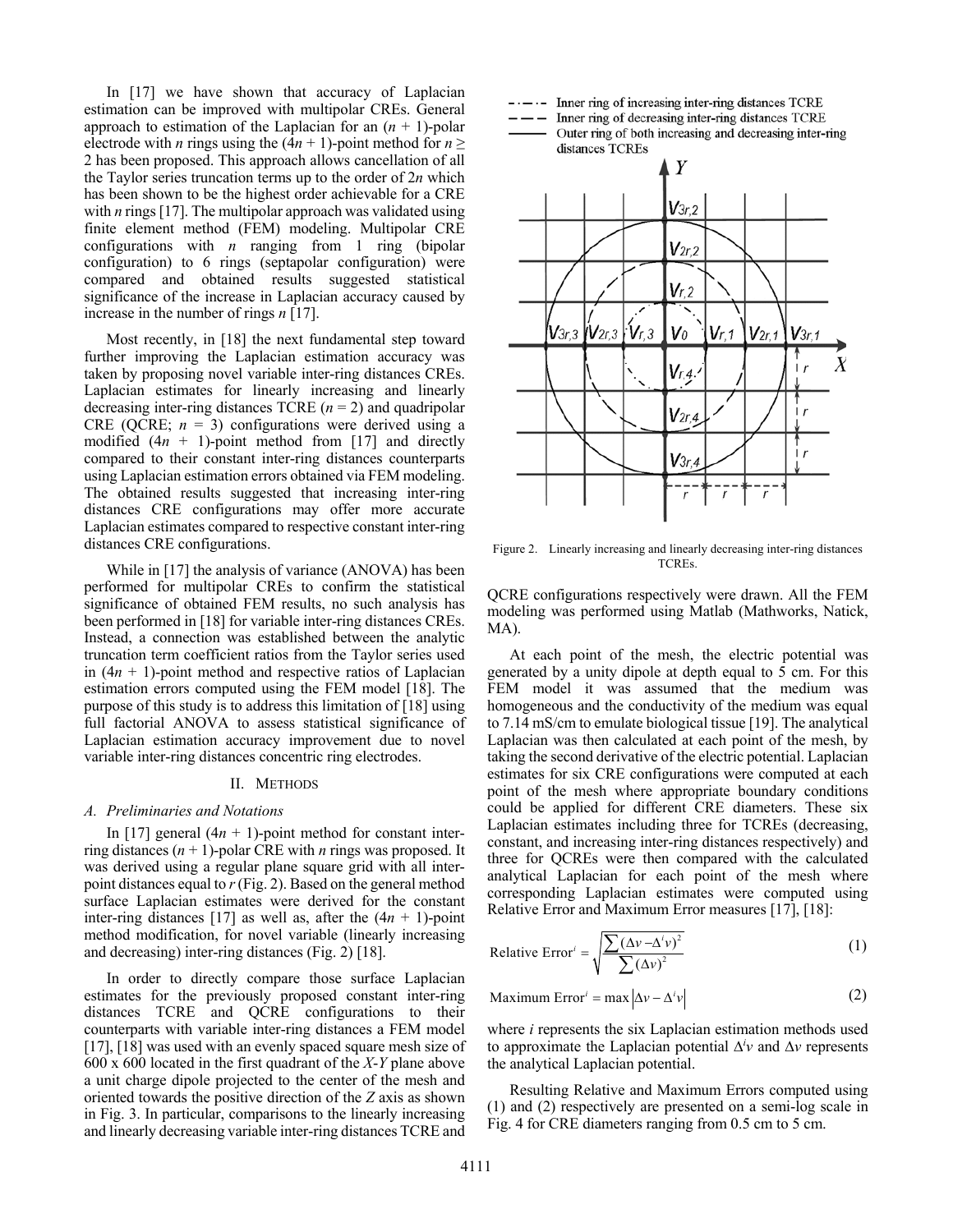

Figure 3. Schematic of the FEM model with an evenly spaced square mesh size of 600 x 600 used to assess and compare the accuracy of Laplacian estimates for constant and variable inter-ring distances CRE configurations.

#### *B. Statistical Analysis*

Statistical analysis of FEM modeling results from Fig. 4 was performed using Design-Expert software (Stat-Ease Inc., Minneapolis, MN, USA). Full factorial ANOVA was used with one categorical and two numerical factors (Table I) [20]. Since the data for this study was collected in [18] the Historical Data Response Surface design of ANOVA was used [20]. The categorical factor (A) was the inter-ring distances of the CRE presented at three levels corresponding to electrodes with decreasing inter-ring distances, constant inter-ring distances, and increasing inter-ring distances respectively. The first numerical factor (B) was the number of concentric rings in the CRE presented at two levels corresponding to currently used TCRE (two rings) and the next generation QCRE (three rings) configurations. The second numerical factor (C) was the CRE diameter presented at ten levels uniformly distributed in the range from 0.5 cm to 5 cm. One possible nuisance factor is the type of the FEM model used in this study which is known but uncontrollable [20]. Two response variables were the Relative Error and Maximum Error of Laplacian estimation computed using (1) and (2) respectively for each of the  $3*2*10 = 60$ combinations of levels for the three factors. Assumptions of ANOVA including normality, homogeneity of variance, and independence of observations were verified ensuring the validity of the analysis with no studentized residuals being outliers (falling outside of the [-3, 3] range) [20]. Due to the use of the Historical Data Response Surface ANOVA design and deterministic nature of the FEM model randomizing the order of runs and adding replications were not feasible.

TABLE I. ANOVA FACTORS

|   | <b>Factors</b>                      |                 |            |            |
|---|-------------------------------------|-----------------|------------|------------|
|   | Description/type (units)            | NL <sup>a</sup> | High level | Low level  |
| А | Inter-ring<br>distances/categorical |                 | Increasing | Decreasing |
| B | Number of rings/numerical           |                 |            |            |
|   | CRE diameter/numerical (cm)         | 10              |            | 0.5        |

a. Number of levels.



Figure 4. Relative (top panel) and Maximum (bottom panel) Errors for six Laplacian estimates corresponding to TCRE and QCRE configurations.

## III. RESULTS

The effect of factors A (inter-ring distances), B (CRE diameter), and C (number of rings) along with the effect of all possible two- and three-factor interactions on Relative and Maximum Errors was assessed and the ANOVA results suggest that all three factors have statistically significant effects in the model (Relative Error: d.f. = 11,  $F = 62.31$ ,  $p <$ 0.0001; Maximum Error: d.f. = 11, *F* = 212.71, *p* < 0.0001) for the optimal transform being logarithmic function (lambda  $= 0$ ) for both the Relative Error and the Maximum Error) as determined using the Box-Cox procedure [20]. The effects of the main factors were: A (Relative Error:  $d.f. = 2, F = 16.94, p$ < 0.0001; Maximum Error: d.f. = 2, *F* = 63.09, *p* < 0.0001), B (Relative Error: d.f. = 1, *F* = 224.41, *p* < 0.0001; Maximum Error: d.f. = 1,  $F = 767.61$ ,  $p < 0.0001$ ), and C (Relative Error: d.f. = 1,  $F = 405.11$ ,  $p < 0.0001$ ; Maximum Error: d.f. = 1,  $F =$ 1074.25,  $p < 0.0001$ ). Out of the four two- and three-factor interactions assessed the only one with statistically significant effect for both response variables was the interaction between factors B and C (Relative Error:  $d.f. = 1, F = 16.51, p = 0.0002$ ; Maximum Error: d.f. = 1, *F* = 300.41, *p* < 0.0001).

#### IV. DISCUSSION

The contribution of this paper is two-fold. First, full factorial ANOVA was used to confirm the statistical significance of FEM results obtained in [18]. Second, additional insight into minimization of Laplacian estimation error via CREs has been obtained and is discussed below.

The ANOVA results for comparison of surface Laplacian estimates corresponding to different CRE configurations showed the significance of all three factors included in this study. While it was important to confirm that the accuracy of Laplacian estimation increases (Relative and Maximum Errors decrease) with an increase in the number of rings (factor B) and decreases (Relative and Maximum Errors increase) with an increase of the CRE diameter (factor C), which is consistent